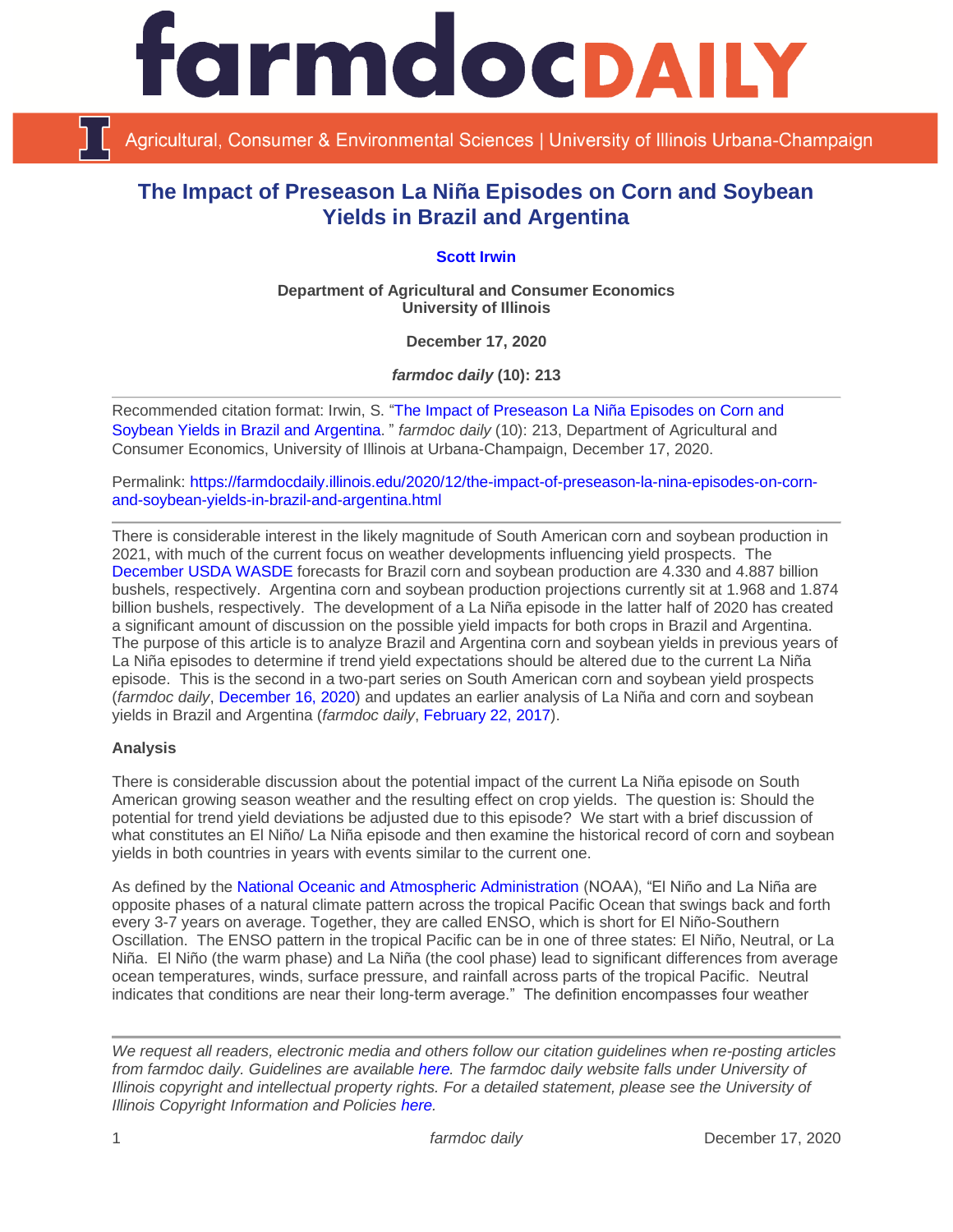factors (temperature, wind, rainfall and surface pressure) and a rather vague description of the geographical location of these factors. The definitions are further refined by [L'Heureux \(2014\)](https://www.climate.gov/news-features/blogs/enso/what-el-ni%C3%B1o%E2%80%93southern-oscillation-enso-nutshell) as:

*El Niño: A warming of the ocean surface, or above-average sea surface temperatures (SST), in the central and eastern tropical Pacific Ocean. Over Indonesia, rainfall tends to become reduced while rainfall increases over the tropical Pacific Ocean. The low-level surface winds, which normally blow from east to west along the equator ("easterly winds"), instead weaken or, in some cases, start blowing the other direction (from west to east or "westerly winds").*

*La Niña: A cooling of the ocean surface, or below-average sea surface temperatures (SST), in the central and eastern tropical Pacific Ocean. Over Indonesia, rainfall tends to increase while*  rainfall decreases over the central tropical Pacific Ocean. The normal easterly winds along the *equator become even stronger.*

*Neutral: Neither El Niño or La Niña. Often tropical Pacific SSTs are generally close to average* 

These definitions center on sea surface temperatures in the eastern and central Pacific Ocean and are the popular way to describe the ENSO episodes. For our purposes, we are interested in "strong" La Niña episodes. We define a strong La Niña episode as occurring when the Oceanic Niño Index (ONI-three month centered mean) in the central and eastern Pacific region (Niño 3.4 region) reaches 1.0C below average. The strength of the La Niña is measured by the magnitude of the deviation in the three-month centered mean temperature from the average temperature, where average temperature is based on 30 year base periods updated every five years. Th[e official ONI data](http://www.cpc.ncep.noaa.gov/products/analysis_monitoring/ensostuff/ensoyears.shtml) from January 1960 through October 2020 provides measures of the temperature deviations and indicates the occurrence of a La Niña episode at the end of 2020.

Since our interest is in La Niña episodes preceding the South American growing season, we specifically consider episodes that occur in the portion of the pre-plant period extending from July to December of the calendar year previous to the year of harvest, regardless of how and when the episode eventually transitioned. We therefore define a La Niña episode as one in which the actual three-month running mean temperature falls below the long-run average temperature by at least 1.0C for at least one month during July through December. The eleven La Niña episodes over January 1977 through October 2020 that meet these two criteria are labeled in Figure 1. On average, La Niña episodes of this type have occurred once every four years. Readers should note that other measures of La Niña episodes may have relevance that we have not considered, and these other measures may provide different results.

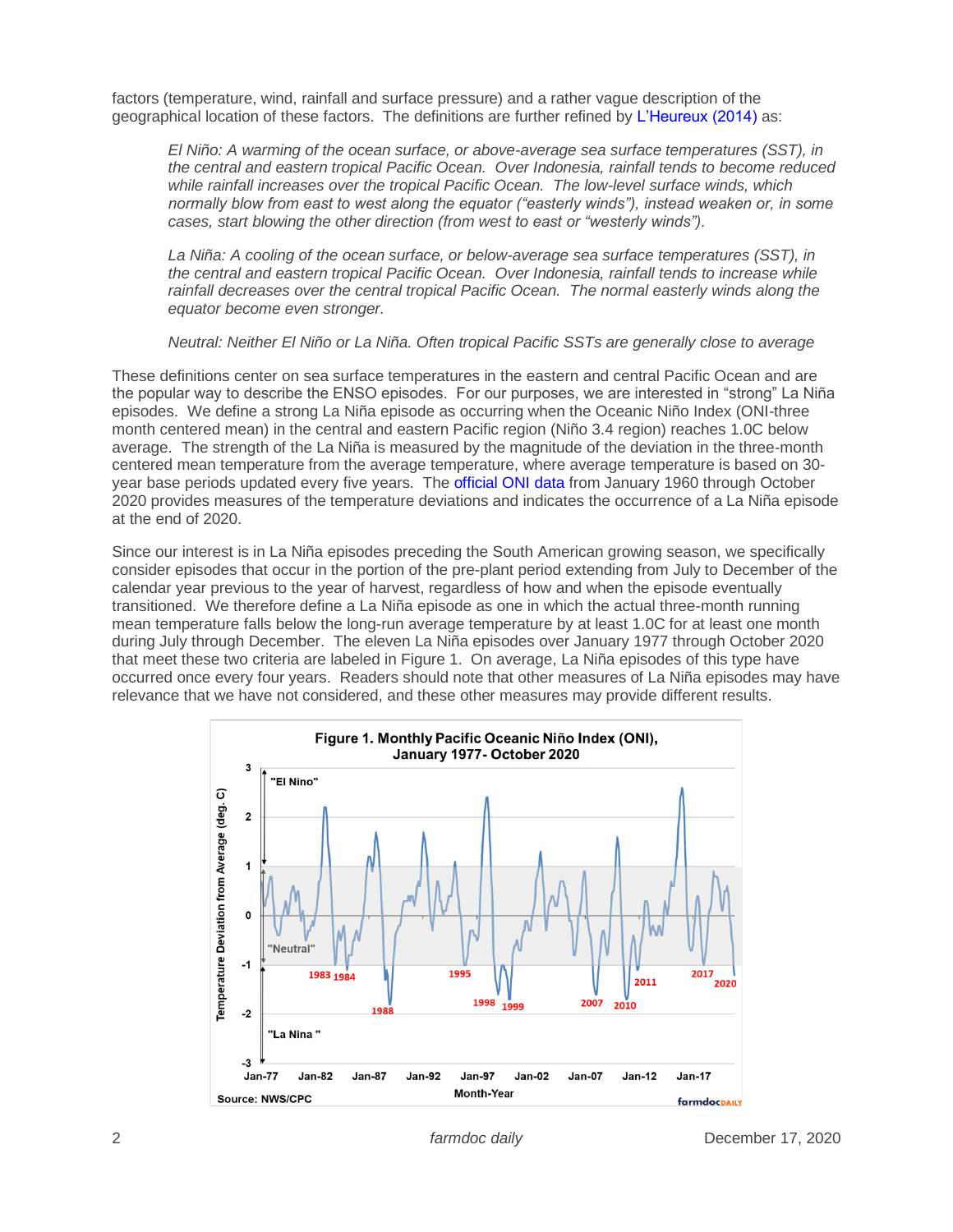[Weekly observations for the ONI](http://www.bom.gov.au/climate/enso/nino_3.4.txt) are also available and presented for 2020 in Figure 2. This more up-todate data shows that the current La Niña episode has weakened marginally since peaking in early November, but nonetheless has remained close to the -1.0C cutoff point.



Tables 1 and 2 presents more detail on the conditions during each of the nine previous La Niña episodes that meet our definition, and the trend deviation for the average corn and soybean yield in the following year for each country. Specifically, for each of those episodes, we show the peak temperature anomaly, the month of the peak anomaly, the crop year following the peak anomaly, and the yield deviation from trend in those crop years.

|                                 | <b>Peak Temperature</b>          | Month of      | Crop |                             | <b>Brazil</b>                  | Argentina                   |                         |
|---------------------------------|----------------------------------|---------------|------|-----------------------------|--------------------------------|-----------------------------|-------------------------|
|                                 |                                  |               |      | <b>Corn Yield Deviation</b> | <b>Soybean Yield Deviation</b> | <b>Corn Yield Deviation</b> | Soybean Yield Deviation |
| Episode                         | Anomaly (deg. C)                 | Peak          | Year | from Trend (bu./ac.)        | from Trend (bu./ac.)           | from Trend (bu./ac.)        | from Trend (bu./ac.)    |
|                                 | La Niña Episodes:                |               |      |                             |                                |                             |                         |
| 1983                            | $-1.0$                           | <b>Nov-83</b> | 1984 | 0.9                         | $-0.3$                         |                             | 4.8                     |
| 1984                            | $-1.1$                           | Dec-84        | 1985 | 0.6                         | 1.3                            | 4.2                         | $-0.7$                  |
| 1988                            | $-1.8$                           | Dec-88        | 1989 | 1.3                         | 0.6                            | $-11.0$                     | $-8.5$                  |
| 1995                            | $-1.0$                           | Nov-95        | 1996 | $-1.9$                      | $-0.2$                         | $-8.1$                      | $-4.2$                  |
| 1998                            | $-1.6$                           | Dec-98        | 1999 | $-1.3$                      | 1.0                            | 2.0                         | 0.1                     |
| 1999                            | $-1.7$                           | Dec-99        | 2000 | $-5.5$                      | 2.1                            | 1.2                         | 0.1                     |
| 2007                            | $-1.6$                           | Dec-07        | 2008 | 2.4                         | 1.1                            | $-7.8$                      | 2.4                     |
| 2010                            | $-1.7$                           | Nov-10        | 2011 | $-1.7$                      | 2.8                            | $-7.4$                      | $-0.7$                  |
| 2011                            | $-1.1$                           | <b>Nov-11</b> | 2012 | 6.0                         | $-4.6$                         | $-22.9$                     | $-7.0$                  |
| 2017                            | $-1.0$                           | Dec-17        | 2018 | $-7.5$                      | 3.9                            | $-25.5$                     | $-8.5$                  |
| <b>Average Trend Deviation:</b> |                                  |               |      | $-0.7$                      | 0.8                            | $-7.7$                      | $-2.2$                  |
| # Negative Trend Deviation:     |                                  |               |      | 5                           | 3                              | $\overline{7}$              | 6                       |
|                                 | # Positive Trend Deviation:      |               |      | 5                           | $\overline{7}$                 | 3                           | 4                       |
|                                 | # In Bottom 10 Trend Deviations: |               |      | $\overline{2}$              | 1                              | 5                           | 4                       |
|                                 | # In Top 10 Trend Deviations:    |               |      |                             | $\overline{2}$                 | $\mathbf 0$                 |                         |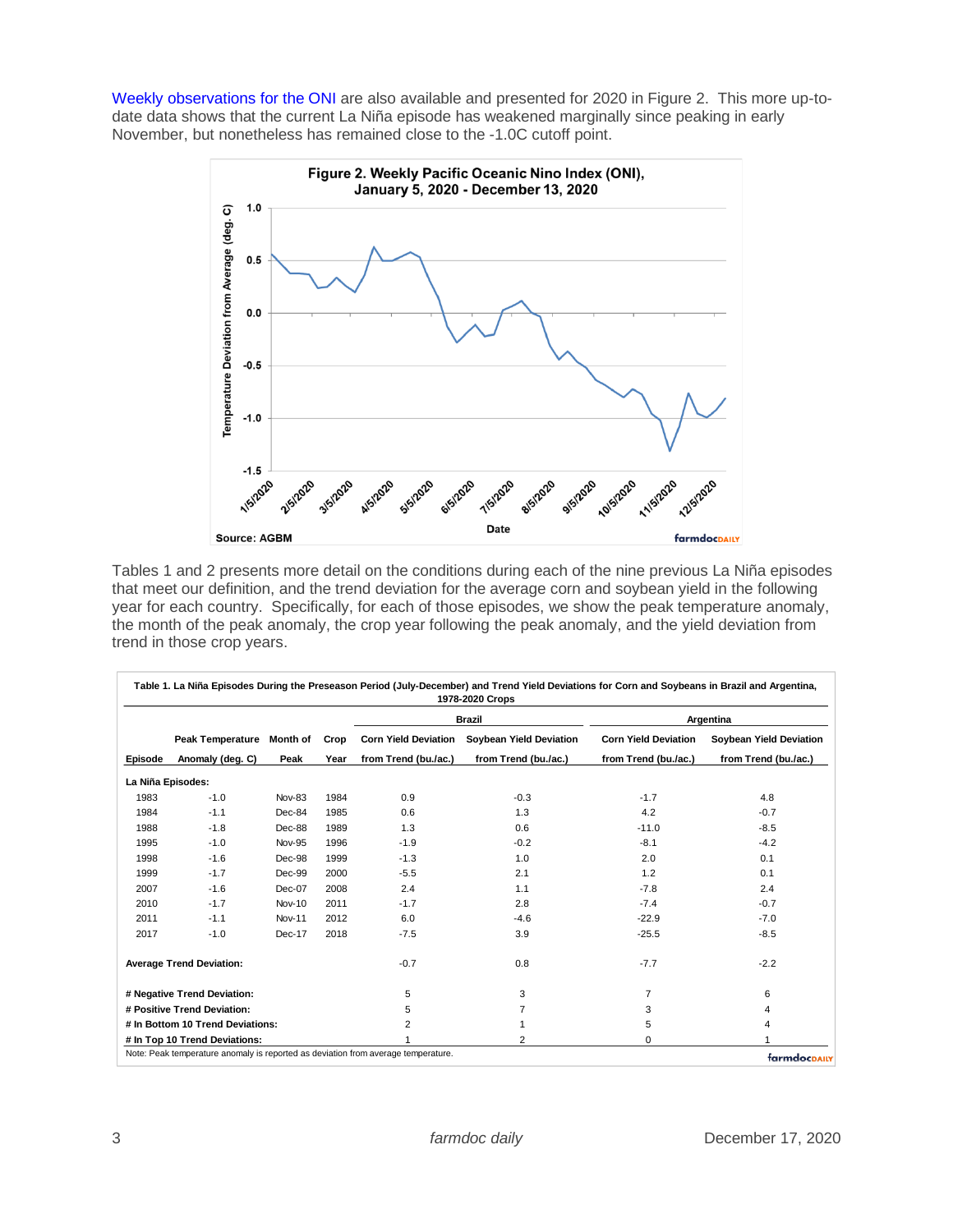| Table 2. La Niña Episodes During the Preseason Period (July-December) and Trend Yield Deviations for First and<br>Second Crop Corn in Brazil, 1989-2020 Crops |                                  |               |      |                      |                                                                                                 |  |  |  |  |
|---------------------------------------------------------------------------------------------------------------------------------------------------------------|----------------------------------|---------------|------|----------------------|-------------------------------------------------------------------------------------------------|--|--|--|--|
|                                                                                                                                                               |                                  | <b>Brazil</b> |      |                      |                                                                                                 |  |  |  |  |
|                                                                                                                                                               |                                  |               |      |                      | Peak Temperature Month of Crop First Crop Corn Yield Deviation Second Crop Corn Yield Deviation |  |  |  |  |
| <b>Episode</b>                                                                                                                                                | Anomaly (deg. C)                 | Peak          | Year | from Trend (bu./ac.) | from Trend (bu./ac.)                                                                            |  |  |  |  |
| La Niña Episodes:                                                                                                                                             |                                  |               |      |                      |                                                                                                 |  |  |  |  |
| 1995                                                                                                                                                          | $-1.0$                           | <b>Nov-95</b> | 1996 | $-1.9$               | 2.7                                                                                             |  |  |  |  |
| 1998                                                                                                                                                          | $-1.6$                           | $Dec-98$      | 1999 | $-1.3$               | $-3.7$                                                                                          |  |  |  |  |
| 1999                                                                                                                                                          | $-1.7$                           | Dec-99        | 2000 | $-1.5$               | $-18.1$                                                                                         |  |  |  |  |
| 2007                                                                                                                                                          | $-1.6$                           | Dec-07        | 2008 | 3.6                  | $-1.2$                                                                                          |  |  |  |  |
| 2010                                                                                                                                                          | $-1.7$                           | <b>Nov-10</b> | 2011 | 3.2                  | $-8.6$                                                                                          |  |  |  |  |
| 2011                                                                                                                                                          | $-1.1$                           | <b>Nov-11</b> | 2012 | $-0.9$               | 12.8                                                                                            |  |  |  |  |
| 2017                                                                                                                                                          | $-1.0$                           | $Dec-17$      | 2018 | $-5.3$               | $-9.3$                                                                                          |  |  |  |  |
|                                                                                                                                                               | <b>Average Trend Deviation:</b>  |               |      | $-0.6$               | $-3.6$                                                                                          |  |  |  |  |
|                                                                                                                                                               | # Negative Trend Deviation:      |               |      | 5                    | 5                                                                                               |  |  |  |  |
|                                                                                                                                                               | # Positive Trend Deviation:      |               |      | 2                    | 2                                                                                               |  |  |  |  |
|                                                                                                                                                               | # In Bottom 10 Trend Deviations: |               |      | 3                    | 4                                                                                               |  |  |  |  |
|                                                                                                                                                               | # In Top 10 Trend Deviations:    |               |      | 2                    | 1                                                                                               |  |  |  |  |
| Note: Peak temperature anomaly is reported as deviation from average temperature.<br>farmdocpally                                                             |                                  |               |      |                      |                                                                                                 |  |  |  |  |

The pattern of average corn and soybean yields in years following a strong pre-season La Niña episode provides mixed information for yield expectations. For Brazil:

- 1) The average corn yield in the ten years was 0.7 bushels below trend. The average soybean yield was 0.8 bushels above trend.
- 2) The deviation from trend for corn ranged from -7.5 bushels to 6.0 bushels. The deviation from trend for soybeans ranged from -4.6 bushels to 3.9 bushels.
- 3) The average corn yield was below trend 50 percent of the time (five years), and above trend 50 percent of the time. The average soybean yield was below trend 30 percent of the time (three years) and above trend 70 percent of the time.
- 4) Of the bottom 10 years below trend for corn since 1978, two followed a strong La Niña episode. Of the top 10 years above trend for corn since 1978, one followed a strong La Niña episode.
- 5) Of the bottom 10 years below trend for soybeans since 1978, one followed a strong La Niña episode. Of the top 10 years above trend for soybeans since 1978, two followed a strong La Niña episode.
- 6) Table 2 provides analysis of first and second crop corn yield trend deviations from 1989-2020. La Niña episodes occurred in seven years during the time span. The average first crop corn yield in those seven years was 0.6 bushels below trend. The average second crop corn yield was 3.6 bushels below trend. Yield was below trend following five of the seven La Niña episodes for both first and second crop corn. Furthermore, three and four of the bottom 10 trend deviations followed La Niña episodes in first and second crop corn, respectively.

For Argentina:

1) The average corn yield in the ten years was 7.7 bushels below trend. The average soybean yield was 2.2 bushels below trend.